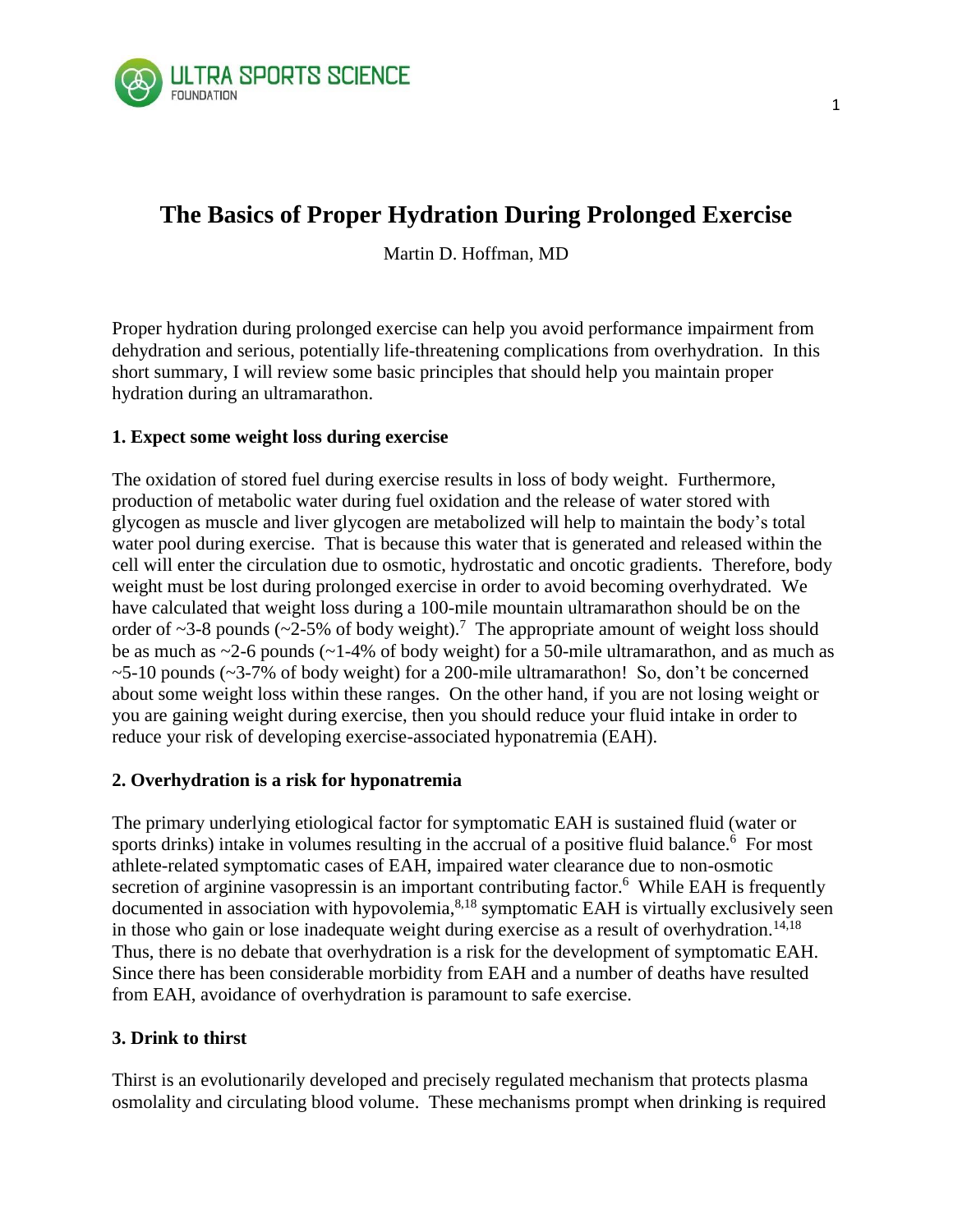

to prevent excessive dehydration. Though the concept that thirst provides an adequate stimulus to maintain proper hydration during exercise may still be under debate by some and you have undoubtedly heard that it is inadequate, past recommendations emphasizing that thirst is an inadequate stimulus for maintaining proper hydration were largely intended for situations where dehydration might develop quickly from high sweat rates. There is now ample evidence that drinking to thirst, even during prolonged exercise under hot ambient conditions, will allow maintenance of proper hydration<sup>10,11,20,26</sup> and will attenuate thermal and circulatory strain.<sup>2</sup> Proper fluid intake during exercise need not be complicated – listen to your body and it will tell you when you need to drink. By doing so, you will avoid both dehydration and overhydration.

# **4. Programmed drinking can be dangerous**

It is not unusual to come across recommendations that endurance athletes should use "programmed" drinking. Typically, this advice is to determine sweat rate by measuring body weight before and after a timed workout, and then drink in competitions at this calculated sweat rate so that the water lost in sweat is fully replaced. First, it should be evident that replacing all water lost in sweat should not be the goal, as this will result in overhydration. But, beyond that, sweat rate also varies considerably across conditions. Consider a situation in which you have presumed you need to match all of your weight loss during exercise with fluid intake, and you have calculated that your rate of sweat loss is 1000 ml per hour. But, the conditions during your race are a bit different than your test conditions and you have overestimated your needs by 25% (250 ml per hour). If you drink that full 1000 ml per hour, then in 4 hours, you have consumed a full liter  $(-1.4\%$  body weight) more than necessary to keep your weight constant. Then, recognizing that you should have lost  $\sim$  1-2% of body weight to keep the body water pool stable, you would have actually overhydrated by over 2% of your body weight during this 4-hour time period. Under the right circumstances, that could induce symptomatic EAH, as in a case we observed and have described.<sup>9</sup> It is far better to simply drink to thirst than to try to rely on a programmed drinking approach.

# **5. Supplemental sodium intake is not generally necessary**

Sodium intake during exercise will drive thirst and may help prevent weight loss, but supplemental sodium has been demonstrated to not be necessary during prolonged exercise even under hot conditions for up to 30 hours.<sup>11,13</sup> The sodium consumed during meals should be adequate to replace losses during routine exercise<sup>4</sup> and the sodium taken in with a typical ultramarathon race diet allows for avoidance of salt-depletion dehydration.<sup>11,13</sup> Furthermore, sodium intake during exercise will not prevent EAH in the presence of overhydration.<sup>14,27</sup> Excessive sodium intake may even increase the likelihood of overconsumption of fluids leading to overhydration and an increased risk of developing EAH.<sup>9,14</sup> This may occur from the combined effects of gastrointestinal and/or hepatic-portal osmoreceptors providing an early stimulus of thirst without elevation in blood osmolality, <sup>16,24,25</sup> fluid retention from nonosmotically stimulated secretion of arginine vasopressin<sup>6</sup> and sodium loss in the urine from secretion of brain natriuretic peptide.<sup>5,14,29</sup>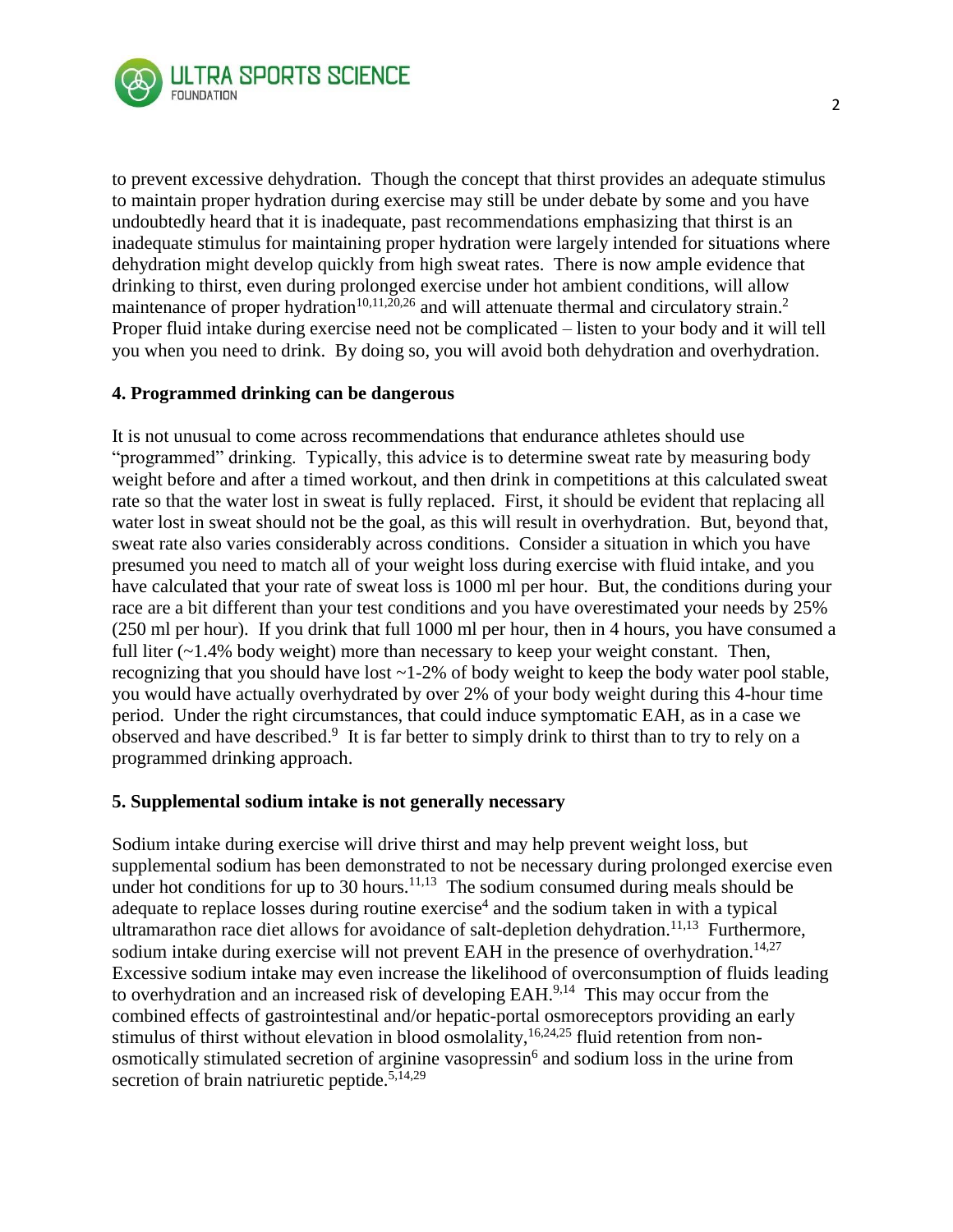

# **6. Dehydration is not generally a cause of heat illness**

Dehydration results in a lower sweating rate for a given core temperature.<sup>21</sup> This has raised concern for the potential that heat dissipation through evaporative cooling could be reduced if fluid replacement during exercise is insufficient. However, it is now recognized that severe heat illness during exercise is most likely to occur during high intensity activities, and can occur without dehydration.<sup>1</sup> Furthermore, there is no reason to believe that excessive fluid ingestion will prevent serious heat illness.<sup>19</sup> Our work has shown that serious elevations in core temperature seem to not be a concern during the relatively low intensity exercise of an ultramarathon, even under hot conditions.<sup>28</sup> Simply drinking water as desired during prolonged exercise will be adequate to prevent serious elevations in core temperature.<sup>2</sup>

# **7. Dehydration or electrolyte loss is not generally a cause of muscle cramping**

Growing evidence from experimental<sup>3,17</sup> and cohort<sup>22,23</sup> studies suggests that muscle cramping related to endurance exercise results from neurological changes rather than uncompensated water and sodium losses incurred during exercise. Our work showing that 100-mile ultramarathon runners with muscle cramping had higher post-race plasma creatine kinase concentrations than those without cramping provides evidence that those developing cramping are placing greater demands on their muscles relative to their current state of training.<sup>12</sup> Our findings of a lack of difference between those with and without cramping in body weight change, post-race plasma sodium concentration, sodium supplement intake and total sodium intake provides further evidence that exercise-associated muscle cramping is not generally related to fluid and sodium imbalances under such conditions.<sup>12,15</sup> At present, the thought is that if you want to avoid muscle cramping, then be appropriately trained and compete within your level of training. If you develop muscle cramping during the event, then stretching the muscle along with a brief rest or reduction in intensity will often control the cramping.

# **8. Limited urination is not necessarily a signal of dehydration**

Urine production should be reduced and concentrated during exercise as a result of shunting of blood away from internal organs towards exercising muscles and to the skin for removal of heat. But, it can be challening to know the extent to which a reduction in urine production can be of concern. Key in this discussion is the recognition that reduced urine production to some extent is normal. Equally important is a recognition that urine production will also be reduced as EAH is developing because this condition is associated with the non-osmotically stimulated secretion of arginine vasopressin, <sup>6</sup> which serves to reduce urine production. Under such circumstances, a presumption that more fluid intake is necessary will only make the situation worse by increasing the extent of dilutional hyponatremia. Monitoring body weight change can help clarify if one might be dehydrated or overhydrated. But, given that accurate weight scales are typically not available, the amount of fluid consumed relative to the demands should be considered in assessing if one might be overhydrating or dehydrating.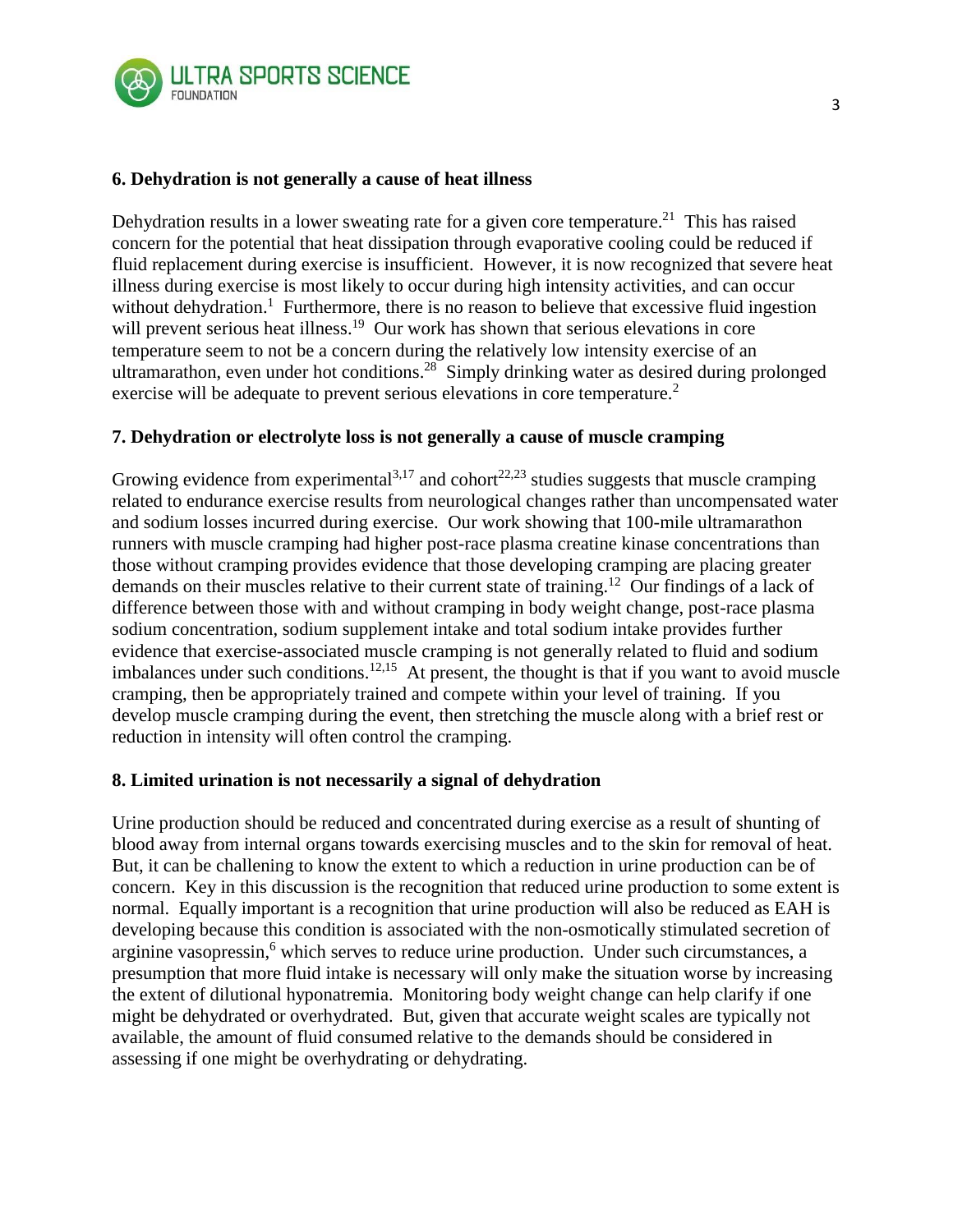

#### **9. Carry enough water between water sources to support thirst**

It is important to avoid being without access to fluids during prolonged exercise. Under certain race conditions, this will mean that it is necessary to estimate the volume of fluids that must be carried between the available water sources. Obviously, you want to balance the need for access to water with avoidance of unnecessary weight carrage in the form of water. Determining the amout of water you should carry is best achieved by learning your personal needs so that you can accurately estimate the volume you might require, keeping in mind that the volume is dependent on exercise intensity and environmental conditions.

# **References**

- 1. American College of Sports Medicine, Armstrong LE, Casa DJ, et al. American College of Sports Medicine position stand. Exertional heat illness during training and competition. Med Sci Sports Exerc 2007;39:556-72
- 2. Armstrong LE, Maresh CM, Gabaree CV, et al. Thermal and circulatory responses during exercise: effects of hypohydration, dehydration, and water intake. J Appl Physiol 1997;82:2028-35
- 3. Braulick KW, Miller KC, Albrecht JM, et al. Significant and serious dehydration does not affect skeletal muscle cramp threshold frequency. Br J Sports Med 2013;47:710–4
- 4. Casa DJ, DeMartini JK, Bergeron MF, et al. National Athletic Trainers' Association position statement: exertional heat illnesses. J Athl Train 2015;50(9):986-1000
- 5. Harris G, Reid S, Sikaris K, McCrory P. Hyponatremia is associated with higher NT-proBNP than normonatremia after prolonged exercise. Clin J Sport Med 2012;22:488-94
- 6. Hew-Butler T, Rosner MH, Fowkes-Godek S, et al. Statement of the 3rd International Exercise-Associated Hyponatremia Consensus Development Conference, Carlsbad, California, 2015. Clin J Sport Med 2015;25(4):303-20
- 7. Hoffman MD, Goulet ED, Maughan RJ. Don't lose more than 2% of body mass during ultra-endurance running. Really? Int J Sports Physiol Perform 2017;12(Suppl 1);S2-3
- 8. Hoffman MD, Hew-Butler T, Stuempfle KJ. Exercise-associated hyponatremia and hydration status in 161-km ultramarathoners. Med Sci Sports Exerc 2013;45:784-91
- 9. Hoffman MD, Myers TM. Case Study: Symptomatic exercise-associated hyponatremia in an endurance runner despite sodium supplementation. Int J Sport Nutr Exerc Metab 2015;25(6):603-6
- 10. Hoffman MD, Stuempfle KJ. [Hydration strategies, weight change and performance in a 161 km ultramarathon.](http://www.ncbi.nlm.nih.gov/pubmed/24950110) Res Sports Med 2014;22:213-25
- 11. Hoffman MD, Stuempfle KJ. Is sodium supplementation necessary to avoid dehydration during prolonged exercise in the heat? J Strength Cond Res 2016;30(3):615-20
- 12. Hoffman MD, Stuempfle KJ. Muscle cramping during a 161-km ultramarathon: Comparison of characteristics of those with and without cramping. Sports Med Open 2015;1(1):8. Epub 2015 May 21. PMID: 26284165
- 13. Hoffman MD, Stuempfle KJ. Sodium supplementation and exercise-associated hyponatremia during prolonged exercise. Med Sci Sports Exerc 2015;47(9):1781-7
- 14. Hoffman MD, Stuempfle KJ, Sullivan K, Weiss RH. Exercise-associated hyponatremia with exertional rhabdomyolysis: importance of proper treatment. Clin Nephrol 2015;83(4):235-42
- 15. Hoffman MD, Stuempfle KJ, Valentino T. Sodium intake during an ultramarathon does not prevent muscle cramping, dehydration, hyponatremia, or nausea. Sport Med Open 2015;1:39. Epub 2015 Dec 22. PMID: 26709371
- 16. Kraly FS, Kim YM, Dunham LM, Tribuzio RA. Drinking after intragastric NaCl without increase in systemic plasma osmolality in rats. Am J Physiol 1995;269(5 Pt 2):R1085-92
- 17. Miller KC, Mack GW, Knight KL, et al. Three percent hypohydration does not affect threshold frequency of electrically induced cramps. Med Sci Sports Exerc 2010;42(11):2056-63